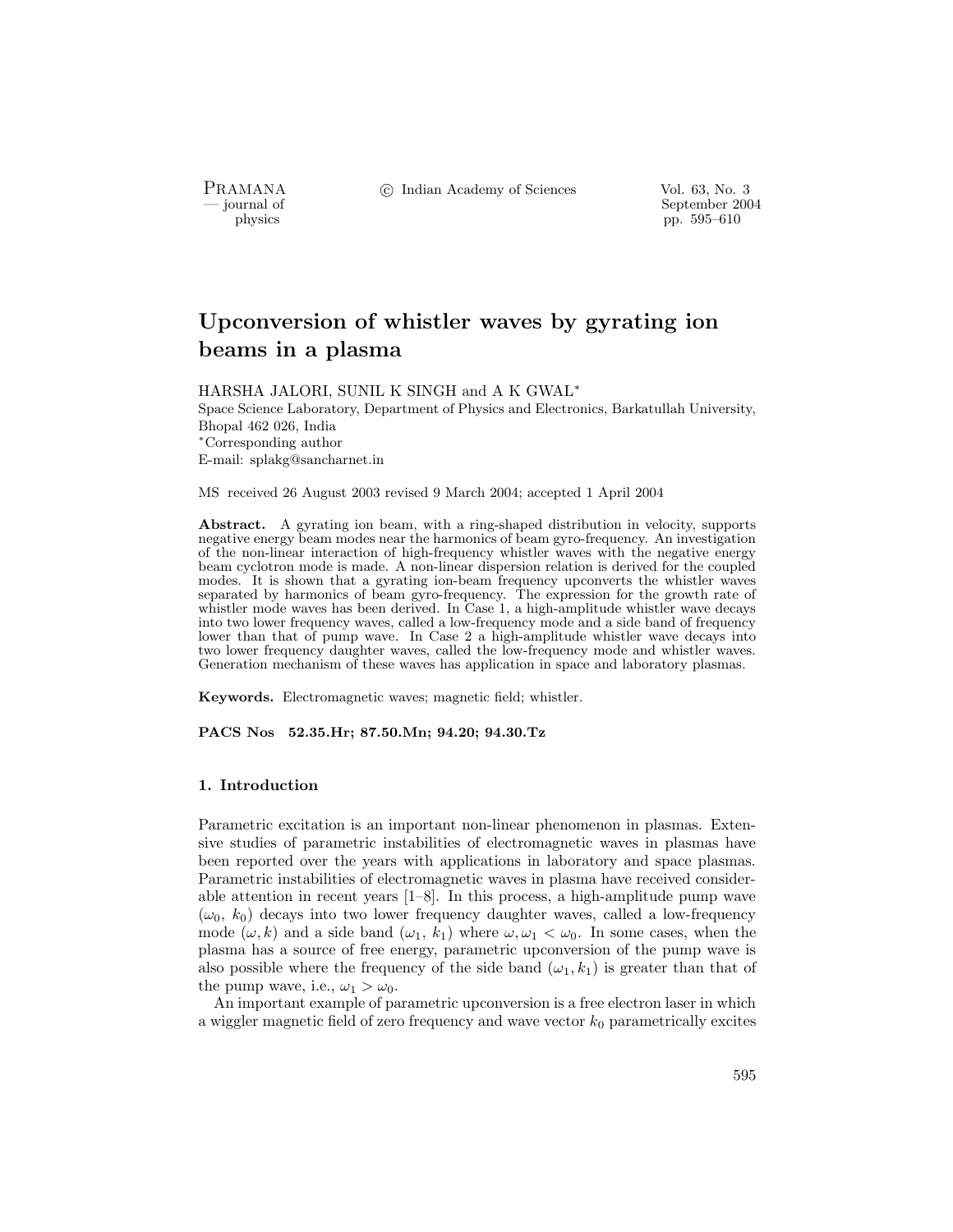a laser radiation by extracting energy from the axial beam. Bujarbarua et al [9] have shown that the problem of the decay of a lower hybrid wave into a whistlermode signal and an ion cyclotron in a plasma and results demonstrate that the parametric interaction requires very low amplitude of the pump wave. It is shown that lower hybrid wave can trigger the growth of VLF and ULF noise in a plasma.

In a recent theoretical study, Sharma and Patel [10] have shown that a gyrating electron beam can cause the upconversion of an electromagnetic wave in plasma. A similar physical process of upconversion which may occur in the presence of a gyrating ion beam, with ring distribution in velocity space, are encountered in both laboratories as well as space plasmas. Whistler waves passing through the plasma in the presence of a gyrating ion beam can parametrically upconvert into another wave.

In this paper, we theoretically investigate the non-linear interaction of highfrequency whistler waves with the negative energy beam cyclotron mode resulting in the upconversion of the whistler wave separated by harmonics of the beam gyrofrequency. The whistler waves have wide-ranging applications. They are important in the pitch angle diffusion of energetic electrons, and for the diagnostics of magnetospheric plasma parameters such as electron density in equatorial magnetosphere, duct-localization, and large-scale magnetospheric electric field according to Sazhin  $et \ al \ [11]$  and Singh  $[12]$ .

The physical mechanism of this process can be understood as follows. Consider the propagation of a whistler wave

$$
E_0 = E_0 \exp[-i(\omega_0 t - \vec{k}_0 \cdot \vec{x})],
$$

the linear response of electrons is  $v_0$  and the whistler wave decays into a lowfrequency mode  $(\omega)$  and a lower hybrid side band at  $(\omega + \omega_0)$  frequency. The side band couples to the pump to produce a low-frequency pondermotive force with a component parallel to the ambient magnetic field  $\vec{B}_{s}$ . This parallel component derives the low-frequency mode that, along with the side band, grows exponentially with time at the expense of the energy of the pump and the free energy of the gyrating ion beam.

In the present paper, we study the non-linear interaction of high-frequency whistler waves with the negative energy beam cyclotron mode. A non-linear dispersion relation is derived and analytic expression for the uniform medium growth rate is obtained. Growth of whistler wave has been increased in response to a set of space plasma parameters.

## 2. Theoretical considerations

#### Case 1: Non-linear dispersion relation

Consider the propagation of a whistler pump in plasma, in the presence of a static magnetic field  $B_s||\hat{z}$ . Then

$$
\vec{E}_0 = \vec{E}_0 \exp[-i(\omega_0 t - \vec{k}_0 \cdot \vec{z})],\tag{1}
$$

where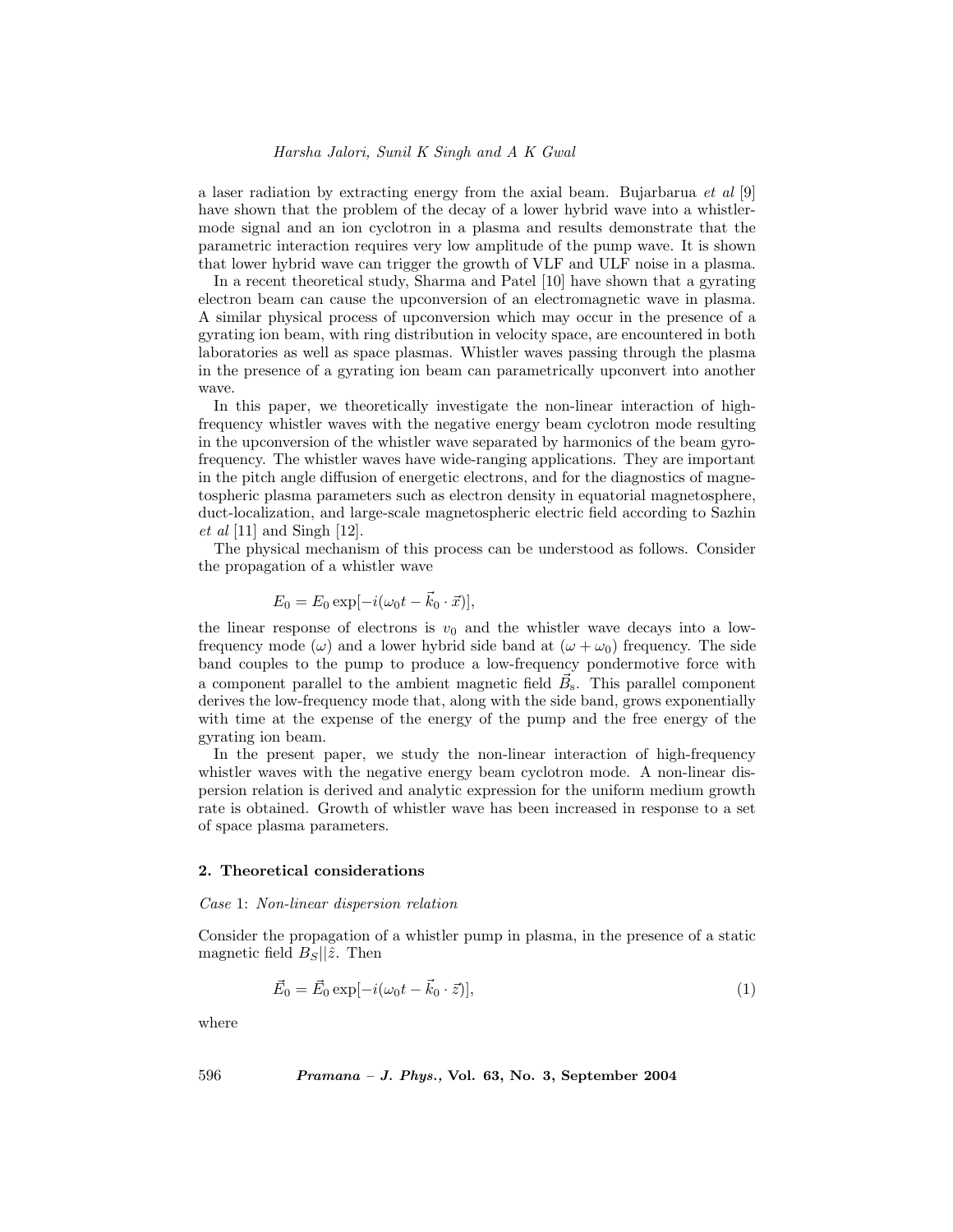$$
k_0^2 = \frac{\omega_0^2}{c^2} \left( 1 - \frac{\omega_{\rm p}^2}{\omega_0(\omega_0 - \omega_{\rm c})} \right)
$$

and

$$
\omega_c = eBs/mc
$$
,  $\omega_p = \left(\frac{4\pi n_0 e^2}{m}\right)^{1/2}$ ,

 $E_{0x} = -iE_{0y}, \quad E_{0z} = 0.$ 

This wave produces oscillatory drift of electrons  $\vec{v}_0$ , solving the equation of motion,

$$
\frac{\partial \vec{v}_0}{\partial t} = \frac{-e\vec{E}_0}{m} - \frac{e}{mc}\vec{v}_0 \times \vec{B}_s.
$$
 (2)

One obtains

$$
v_{0x} = -iv_{0y}, \quad v_{0x} = \frac{eE_{0x}}{im(\omega_0 - \omega_c)}.
$$
\n(3)

The whistler wave  $\omega_0$  decays into a low-frequency mode  $(\omega, \vec{k})$  and a lower hybrid side band  $(\omega_1, \vec{k}_1)$ . As the plasma has a source of free energy, we take  $\omega_1 = \omega + \omega_0$ , i.e., the frequency of the side band  $(\omega_1, \vec{k}_1)$  is greater than that of the pump wave. The low-frequency mode is a negative energy beam cyclotron mode.

Let the perturbation of the decay waves be

$$
\phi = \phi e^{-i(\omega t - \vec{k} \cdot \vec{r})},\tag{4}
$$

$$
\phi_1 = \phi_1 e^{-i(\omega_1 t - \vec{k}_1 \cdot \vec{r})}.\tag{5}
$$

The linear response of electrons to the side-band potential can be obtained as

$$
\frac{\partial \vec{v}_1}{\partial t} = \frac{-e\vec{E}_1}{m} - \frac{e}{mc}\vec{v}_1 \times \vec{B}_s
$$
\n<sup>(6)</sup>

After solving eq. (6), we get

$$
v_{1x} = \frac{-e(i\omega_1 E_{1x} + \omega_c E_{1y})}{m(\omega_1^2 - \omega_c^2)},
$$
  
\n
$$
v_{1y} = \frac{+e(E_{1y}\omega_1 + E_{1x}i\omega_c)}{mi},
$$
  
\n
$$
v_{1z} = \frac{eE_{1z}}{mi\omega_1},
$$
  
\n(7)

where  $\vec{E}_1 = -\nabla \phi_1$ .

The side-band fields along with the pump  $(\omega_0, k_0)$  produce a low-frequency pondermotive force

$$
\vec{F}_{\rm p} = \frac{-m}{2} [v_0 \nabla \vec{v}_1^* + \vec{v}_1 \nabla v_0^*] - \frac{e}{2c} [\vec{v}_1 \times B_0^*]. \tag{8}
$$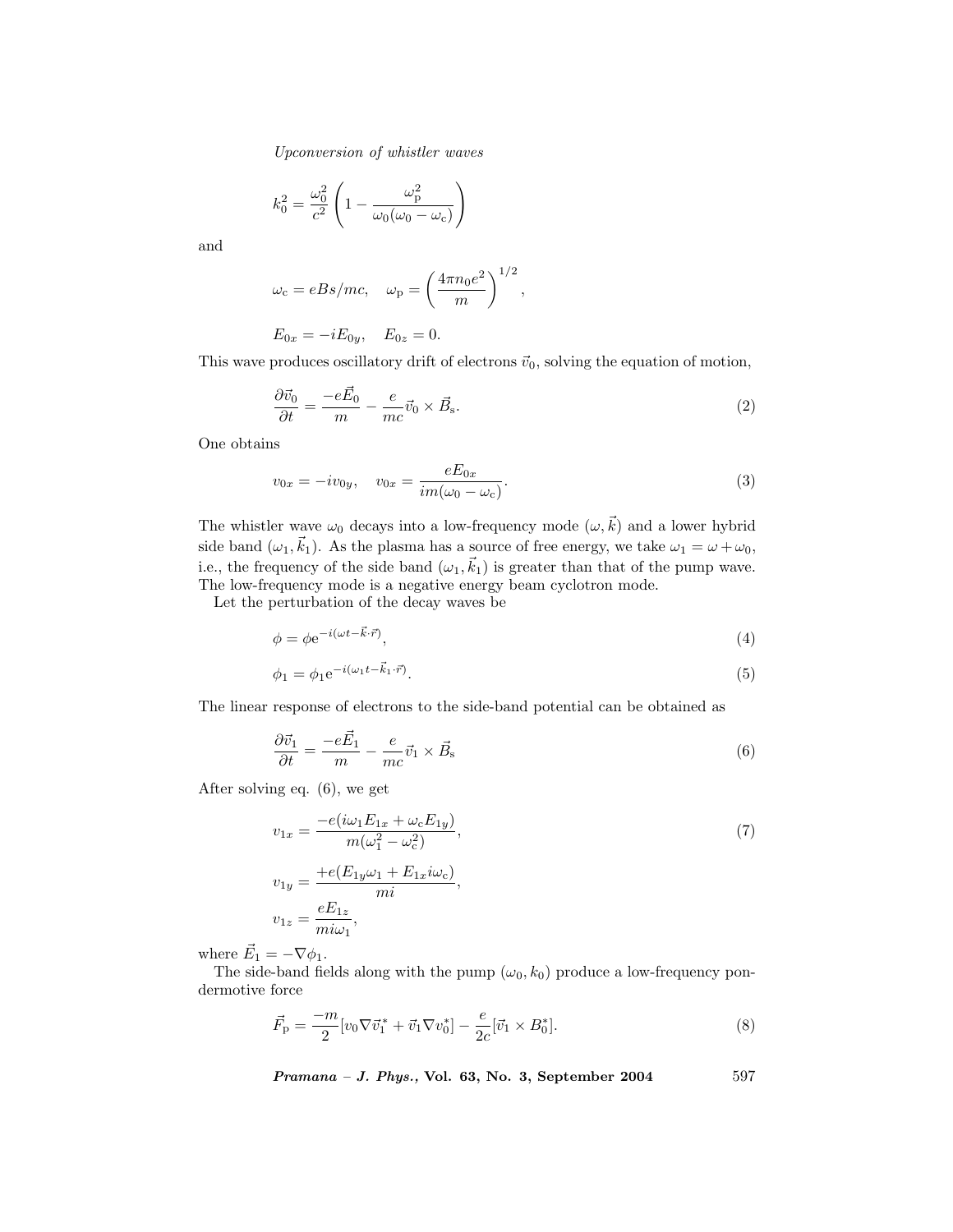In writing eq. (8) we have used the identity

$$
Re A Re B = 1/2 Re[AB + AB^*],
$$

where Re stands for 'real part of'.

$$
F_{\rm pz} = \frac{e^2}{2m} E_{0x}^* \phi_1 k_{1x} \left[ \frac{-ik_{1z}}{\omega_1(\omega_0 - \omega_{\rm c})} + \frac{k_{0z}}{\omega_0(\omega_1 - \omega_{\rm c})} \right]. \tag{9}
$$

The density perturbation in response to the pondermotive potential is

$$
\phi_{\rm p} = \frac{F_{\rm pz}}{eik_z}.\tag{10}
$$

We solve eq. (10) and get

$$
\phi_{\mathbf{p}} = \alpha_2 \phi_1 E_{0x}^*,\tag{11}
$$

where

where

$$
\alpha_2 = \frac{e^2 k_{1x}}{2meik_z} \left[ \frac{ik_{1z}}{\omega_1(\omega_0 - \omega_c)} + \frac{k_{0z}}{\omega_1(\omega_0 - \omega_c)} \right].
$$

The electron density perturbation  $n_e$  can be derived from the pondermotive force  $\phi_{\rm p}$  and self-consistent low-frequency potential  $\phi,$ 

$$
n_{\rm e} = \frac{k^2}{4\pi e} \chi_{\rm e}(\phi + \phi_{\rm p}),
$$

$$
\phi = \phi e^{-i(\omega t - \vec{k} \cdot z)}.
$$
\n(12)

The pondermotive force on the ions is down by the electron to ion mass ratio; hence, their density can be taken to be linear.

$$
n_{\rm i} = \frac{-k^2 \chi_{\rm i} \phi}{4\pi e},
$$

where we have assumed ions to have single charge, using  $n_e$  and  $n_1$  in the Poisson's equation,

$$
\nabla^2 \phi = 4\pi e(n_e - n_i). \tag{13}
$$

We may get

$$
\varepsilon \phi = -\chi_{\rm e} \phi_{\rm p}.\tag{14}
$$

The low-frequency density perturbation n couples to the oscillatory velocity  $\vec{v}_0$  to produce a non-linear side-band current  $(n_e \cdot \vec{v}_0)/2$  and a density perturbation  $n_1^{\text{NL}}$ .

$$
n_1^{\text{NL}} = \frac{1}{2} \frac{n_{\text{e}} \vec{k}_1 \cdot \vec{v}_0}{\omega_1},
$$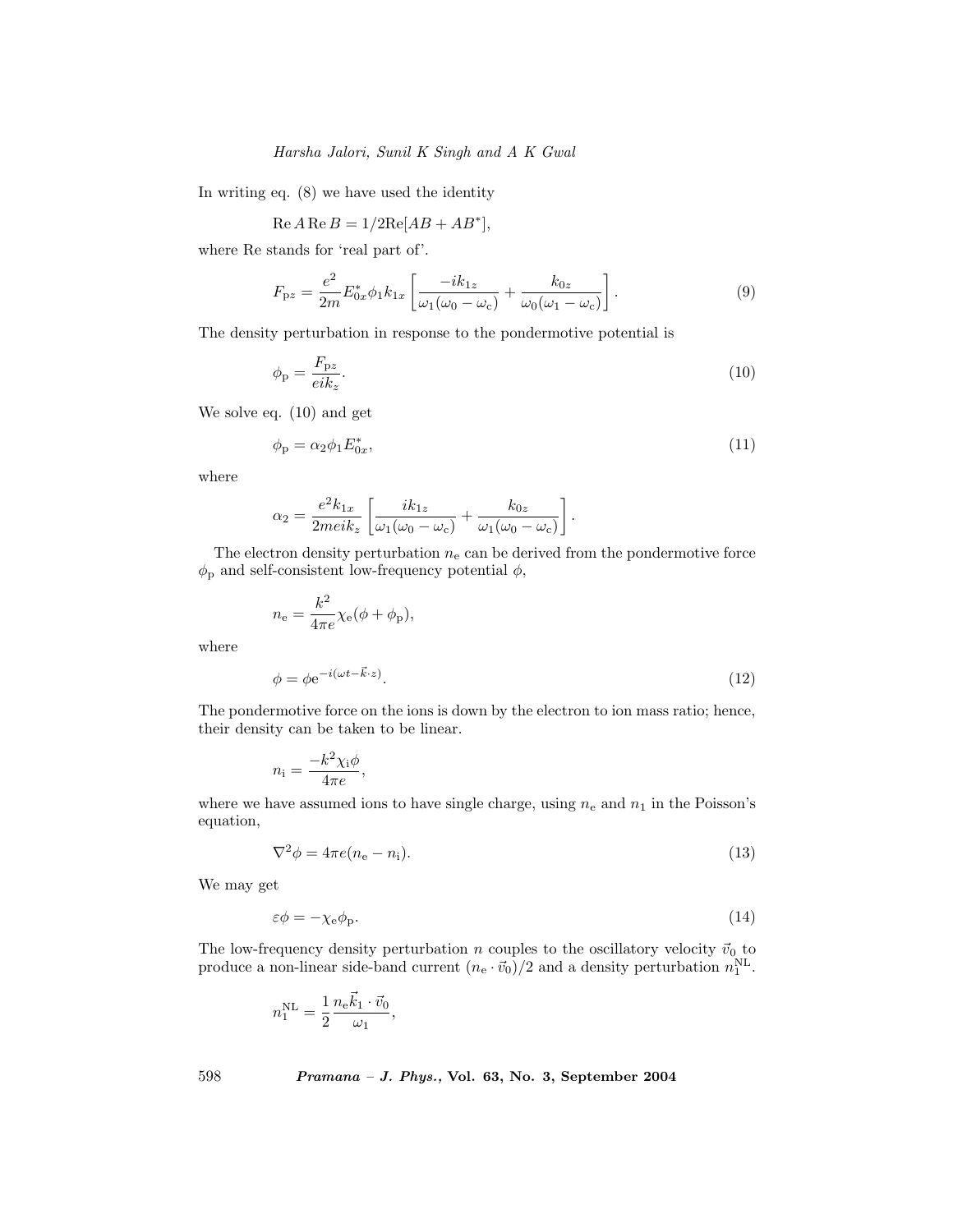$$
n_1 = \frac{n_0^0 (k_{1x})^2 e\phi_1}{m(\omega_1^2 - \omega_c^2)} - \frac{(k_{1z})^2 e\phi_1 n_0^0}{m(\omega_1^2)} - \frac{1}{2} \frac{ik^2}{4\pi e} \frac{\chi_e(\phi + \phi_p)}{m(\omega_0 - \omega_c)\omega_1} eE_{0x}k_{1x}.
$$
 (15)

Using eq. (15) in Poisson's equations, one obtains

$$
\phi_1(1+\chi_{e1}) = \frac{ik^2}{2k_1^2} \frac{\chi_e(\phi)eE_{0x}k_{1x}n_1}{m(\omega_0 - \omega_c)\omega_1},\tag{16}
$$

where

$$
\chi_{e1} = -\left\{ \frac{\omega_{p}^{2}}{\omega_{1}^{2} - \omega_{c}^{2}} \frac{k_{1x}^{2}}{k_{1}^{2}} + \frac{\omega_{p}^{2}}{\omega_{1}^{2}} \frac{k_{1z}^{2}}{k_{1}^{2}} \right\}
$$

and  $\varepsilon_1 = 1 + \chi_{e1}, \varepsilon_1 \phi_1 = \alpha_1 \phi$ .

$$
\alpha_1 = \frac{ik^2}{2k_1^2} \frac{\chi_e e E_{0x} k_{1x} n_1}{m \omega_1 (\omega_0 - \omega_c)}.
$$
\n(17)

Using eqs (11), (14) and (17) leads to the non-linear dispersion relation as

$$
\varepsilon \varepsilon_1 = \alpha_1 \alpha_2 E_{0x}^* E_{0x} \chi_e = \mu. \tag{18}
$$

The low-frequency and the side-bands are thus non-linearly coupled. Here

$$
\varepsilon = 1 + \chi_{\rm e} + \chi_{\rm i}.\tag{19}
$$

The dispersion relation for the low-frequency mode is given by

$$
\varepsilon = 1 + \frac{\omega_{\text{pi}}^2}{k^2 c_s^2} + \frac{2\omega_{\text{pi}}^2}{k^2 v_i^2} (1 - \eta) \left[ 1 + \frac{\omega}{k_z v_i} \sum Z \frac{\omega - n\omega_{\text{ci}}}{k_z v_i} I_n e^{-b_i} \right]
$$

$$
+ \eta \frac{\omega_{\text{pi}}^2}{\omega_{\text{cb}}^2} \left( \frac{k_{\perp}^2}{k^2} \sum_n \frac{J_{n-1}^2 - J_{n+1}^2}{2\left(\frac{\omega}{\omega_{\text{cb}}} - n\right)} + \frac{k_z^2}{k^2} \sum_n \frac{J_n^2}{\left(\frac{\omega}{\omega_{\text{cb}}} - n\right)^2} \right). \tag{20}
$$

The last term represents the beam contribution with  $\eta = 1$ . Z is the usual Fried and Conte [13] plasma dispersion function, where  $I_n$  is the nth order modified Bessel function with argument  $b_i$ ,  $J_n$  is the nth order Bessel function of argument  $(K_{\perp}V_{\perp b})/\omega_{cb}$ , and  $b_i = (k_{\perp}^2\rho_i^2)/2$  with  $\rho_i = v_i/\omega_{ci}$  and  $c_s = \sqrt{T_e/m_i}$ ). In writing eq. (20) we have assumed  $\omega \ll k_z v_e$ . Here  $v_i$  and  $v_e$  are the thermal velocities of ions and electrons, respectively. In this case electrons can effectively follow potential variations in the z direction. Also their response to non-linear forces, arising through the interaction of high-frequency mode is quite strong.

We express  $\omega$  as  $\omega_r + i\gamma$ , where  $\omega_r$  is the resonant frequency at which  $\varepsilon = 0$  and  $\varepsilon_1 = 0$ . By Taylor expanding  $\varepsilon_1$  around  $\omega_1 = \omega_0 + i\gamma$  and when  $\varepsilon(\omega, k)$  is expanded around a real frequency then  $\varepsilon(\omega, k)$  is not zero; instead

$$
\varepsilon(\omega, k) = \varepsilon(\omega_{\rm r}, k) + i\gamma \frac{\partial \varepsilon}{\partial \omega}.
$$
\n(21)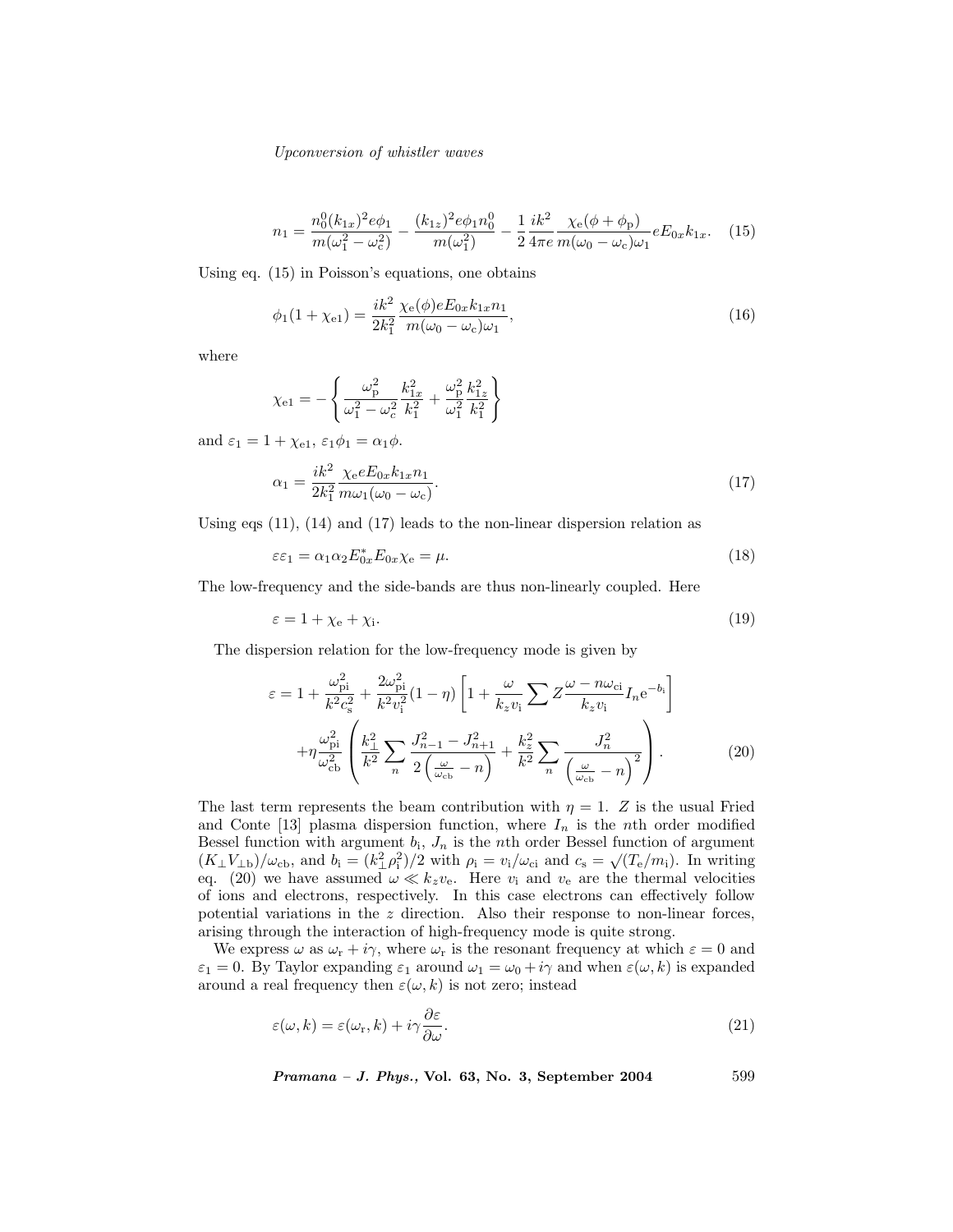We obtain from eq. (18)

$$
\gamma^2 - \frac{i\varepsilon(\omega_r, k)}{\partial \varepsilon/\partial \omega}\gamma + \frac{\mu}{(\partial \varepsilon/\partial \omega)(\partial \varepsilon_1/\partial \omega_1)} = 0.
$$
\n(22)

Equation (22) has the roots,

$$
\gamma = \gamma_{\rm r} + i\gamma_{\rm i}.
$$

Here  $\gamma$  is a complex quantity. The imaginary part  $\gamma_i$  gives the phase shift, whereas the real part  $\gamma$ <sub>r</sub> gives the growth rate. Thus the growth rate is given as

$$
\gamma_{\rm r}^2 = \frac{-\mu}{(\partial \varepsilon/\partial \omega)(\partial \varepsilon_1/\partial \omega_1)}.\tag{23}
$$

From eqs  $(11)$ ,  $(16)-(19)$  we get

$$
\varepsilon_{1} = 1 - \left( \frac{\omega_{\rm p}^{2}}{\omega_{1} - \omega_{\rm c}^{2}} \frac{k_{1x}^{2}}{k_{1}^{2}} + \frac{\omega_{\rm p}^{2}}{\omega_{1}^{2}} \frac{k_{1z}^{2}}{k_{1}^{2}} \right),
$$
  
\n
$$
\frac{\partial \varepsilon_{1}}{\partial \omega} = 0 + 0 + 2 \frac{\omega_{\rm p}^{2}}{\omega_{1}^{3}} \frac{k_{1z}^{2}}{k_{1}^{2}}.
$$
\n(24)

From eq. (20), we get

$$
\frac{\partial \varepsilon}{\partial \omega} = \frac{\eta \omega_{\rm pi}^2}{\omega_{\rm cb}^2} \frac{J_n^2}{\omega_{\rm cb}} \frac{k_z^2}{k^2} \frac{1}{((\omega/\omega_{\rm cb}) - n)^3}.
$$
\n(25)

Substituting eqs (24) and (25) in eq. (23), we get the expression for the growth rate as

$$
\gamma_{\rm r}^{2} = \frac{-\mu}{\frac{\partial \varepsilon}{\partial \omega} \frac{\partial \varepsilon_{1}}{\partial \omega_{1}}} \\
= \frac{\left[\frac{ik^{2}}{2k_{1}^{2}} \frac{\chi_{\rm e} \varepsilon E_{0x} k_{1x}}{m(\omega_{0} - \omega_{\rm c})\omega_{1}}\right] \left[\frac{ek_{1x}}{2mk_{z}} \left(\frac{ik_{1z}}{\omega_{1}(\omega_{0} - \omega_{\rm c})} + \frac{k_{0z}}{\omega_{0}(\omega_{1} - \omega_{\rm c})}\right) E_{0x} E_{0x}^{*} \chi_{\rm e}\right]}{2\eta \frac{\omega_{\rm pi}^{2}}{\omega_{\rm cb}^{2}} \frac{J_{n}^{2}}{\omega_{\rm cb} k^{2}} \frac{k_{z}}{k^{2}} \frac{1}{((\omega/\omega_{\rm cb}) - n)^{3}} \left(\frac{2\omega_{\rm p}^{2}}{\omega_{1}^{3}} \frac{k_{1z}^{2}}{k_{1}^{2}}\right)}, \quad (26)
$$

$$
\left(\frac{\gamma_{\rm r}}{\omega_{\rm cb}}\right)^2 = \frac{\frac{1}{4} \left[\frac{k^2}{k_1^2} \frac{\chi_{\rm c}^2 e E_{0x}}{m \omega_{\rm c} \left(\frac{\omega_0}{\omega_{\rm c}}-1\right)} \frac{e E_{0x}}{m \omega_{\rm c} \left(\frac{\omega_1}{\omega_{\rm c}}-1\right)} \frac{k_{0z} (k_{1x})^2 \omega_1}{k_z \omega_0 (\omega_{\rm cb})^2 \omega_1} \right]}{2 \eta \frac{\omega_{\rm pt}^2}{\omega_{\rm cb}^3} \frac{J_n^2}{k^2} \frac{k_z^2}{((\omega/\omega_{\rm cb})-n)^3} \frac{\omega_{\rm p}^2}{\omega_1^2} \frac{k_{1z}^2}{k_1^2}},\tag{26a}
$$

$$
\left(\frac{\gamma_{\rm r}}{\omega_{\rm cb}}\right)^2 = \frac{\frac{1}{8} \left[\frac{k^2}{k_1^2} \frac{\chi_{\rm e}^2 e E_{0x}}{m \omega_{\rm c}((\omega_0/\omega_{\rm c})-1)} \frac{e E_{0x}}{m \omega_{\rm c}(\omega_1/(\omega_{\rm c}-1))} \frac{k_{0z}(k_{1x})^2 \omega_1}{k_z \omega_0(\omega_{\rm cb})^2 \omega_1}\right]}{2 \eta \frac{\omega_{\rm pi}^2}{\omega_{\rm cb}^2} \frac{J_n^2}{\omega_{\rm cb}} \frac{k_z^2}{k^2} \frac{2}{((\omega/\omega_{\rm cb})-n)^3} \frac{\omega_p^2}{\omega_1^2} \frac{k_{1z}^2}{k_1^2}}{k_1^2}},\tag{27}
$$

where  $\omega_1$  is the frequency of lower hybrid side-band.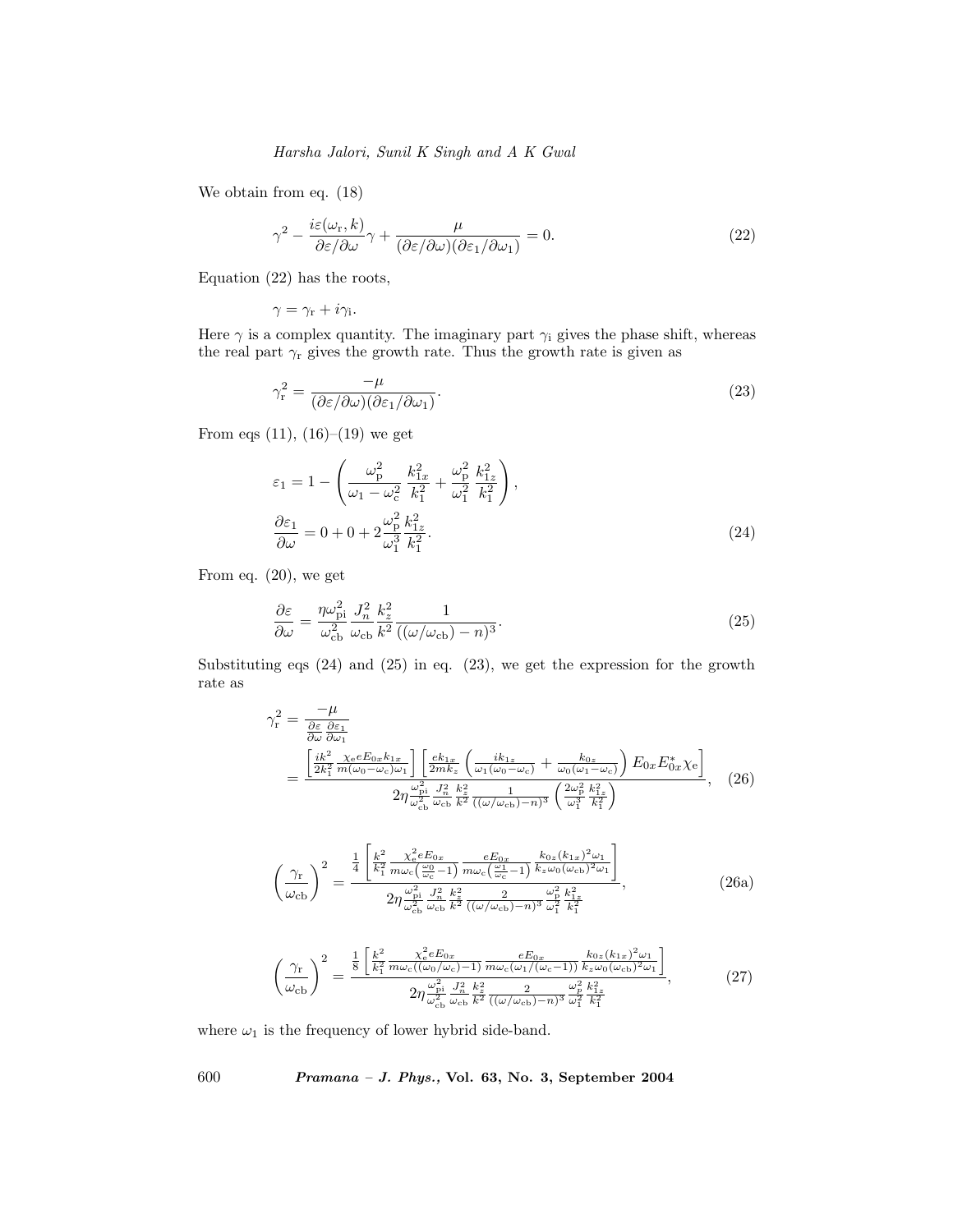## Case 2

We consider warm background plasma, embedded in a uniform magnetic field  $B_s||\hat{z}$ in which both electrons and ions have Maxwellian distributions with two different temperatures with ring-shape distribution in velocity space. The latter is called a gyrating beam. It supports a negative energy mode around the harmonics of beam gyro-frequency and can give rise to frequency upconversion of the whistler waves separated by harmonics of the beam gyro-frequency.

But in Case 2 a high-amplitude whistler wave decays into two lower frequency daughter waves, called the low-frequency mode and a whistler wave. However, when the plasma has a source of free energy, upconversion of the pump wave is also possible, where the frequency of the whistler wave is greater than that of the pump wave.

Consider the propagation of a whistler wave in plasma in the presence of a static magnetic field  $B_{\rm s}||\hat{z}$  given by

$$
E_0 = A_0(\hat{x} + i\hat{y}) \exp -i(\omega_0 t - \vec{k}_0 z),
$$
  
\n
$$
B_0 = \frac{c\vec{k}_0 \times \vec{E}_0}{\omega_0},
$$
\n(28)

where

$$
k_0^2 = \frac{\omega_0^2}{c^2} \left( 1 - \frac{\omega_{\rm p}^2}{\omega_0(\omega_0 - \omega_{\rm c})} \right)
$$

with  $k_0 = k_{0x}\hat{x} + k_{0z}\hat{z}$ .

The linear response of electrons to this wave can be written as

$$
\frac{\partial \vec{v}_0}{\partial t} = -\frac{eE_0}{m} - \frac{e\vec{v}_0 \times \vec{B}}{mc}.
$$
\n(29)

For the pump whistler wave

$$
E_{0y} = iE_{0x},
$$
  
\n
$$
v_{0x} = \frac{eE_{0x}}{im(\omega_0 - \omega_c)},
$$
  
\n
$$
v_{0y} = iv_{0x},
$$
  
\n
$$
\omega_r \ll \omega_c, \quad E_{0z} \cong 0, \quad E_{1z} \cong 0.
$$
\n(30)

Near the resonance, the wave attains high amplitude and the whistler wave decays into a low-frequency mode  $(\omega, k)$  and a whistler wave  $(\omega_1, k_1)$ , when the plasma has a source of free energy, the phase match conditions for frequency upconversion demand that

$$
\omega_1 = \omega + \omega_0, \quad \vec{k}_1 = \vec{k} + \vec{k}_0. \tag{31}
$$

Now

$$
Pramana - J. Phys., Vol. 63, No. 3, September 2004 \qquad \qquad 601
$$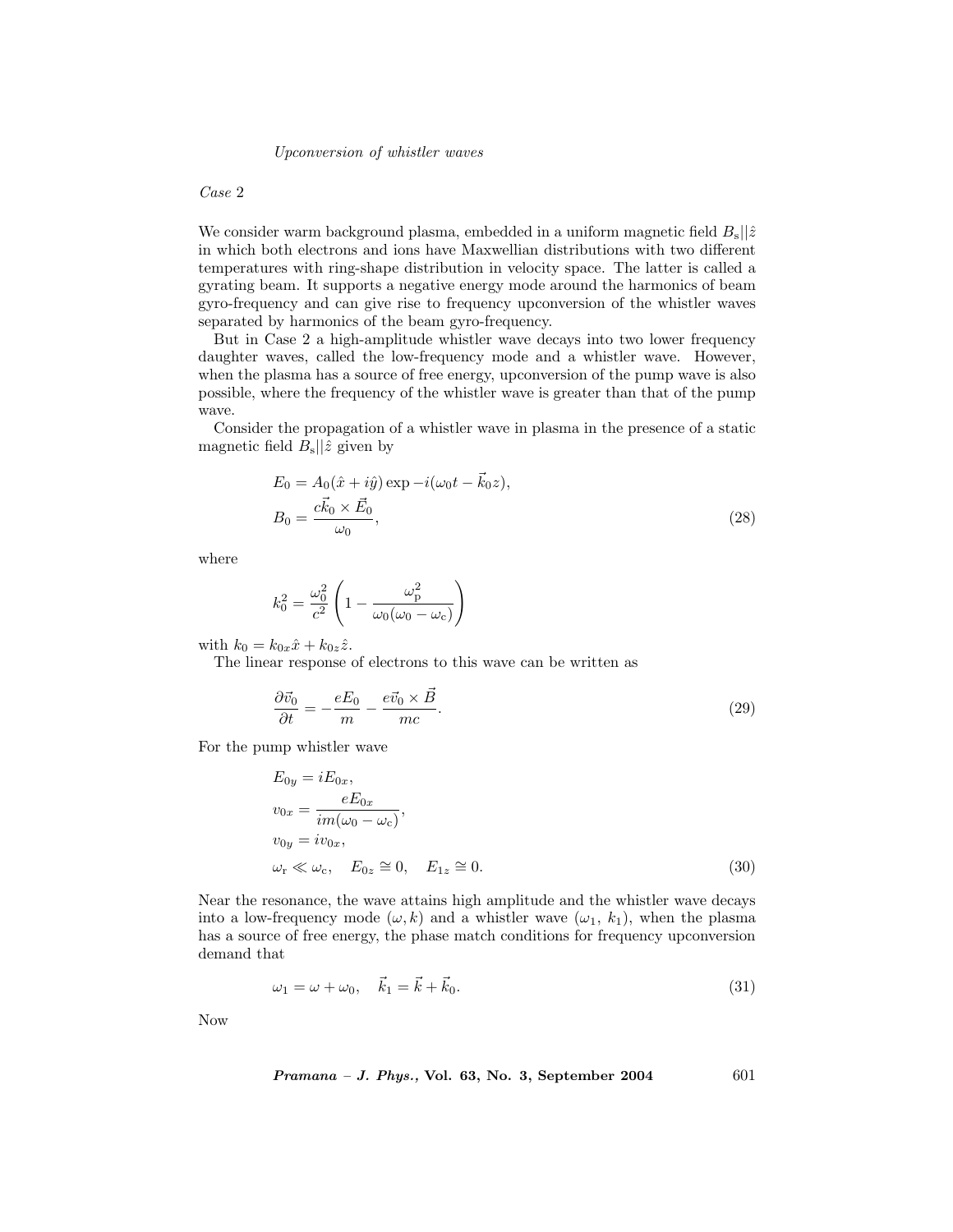$$
\vec{E}_1 = \vec{E}_1 \exp -i(\omega_1 t - \vec{k}_1 r), \n\vec{B}_1 = \frac{c(\vec{k}_1 \times \vec{E}_1)}{\omega_1}.
$$
\n(32)

The linear response of electrons to this wave can be written as

$$
v_{1x} = \frac{-e(i\omega_1 E_{1x} + \omega_c E_{1y})}{m(\omega_1^2 - \omega_c^2)},
$$
  
\n
$$
v_{1y} = \frac{e(E_{1y}\omega_1 + iE_{1x}\omega_c)}{mi(\omega_1^2 - \omega_c^2)},
$$
  
\n
$$
v_{1z} = \frac{eE_{1z}}{mi\omega_1}.
$$
\n(33)

The pondermotive and self-consistent potentials produce an electron density perturbation which is given by

$$
n_{\rm e} = \frac{k^2}{4\pi e} \chi_{\rm e}(\phi + \phi_{\rm p}),\tag{34}
$$

where  $\chi_e$  is the electron susceptibility at  $\omega$ , k. For  $\omega \ll k v_{\text{th}} (v_{\text{th}})$  being the electron thermal speed)

$$
\chi_{\rm e} = \frac{2\omega_{\rm p}^2}{v_{\rm th}^2 k^2} = \frac{\omega_{\rm p}^2}{k^2 c_{\rm s}^2}.
$$
\n(35)

The pondermotive force on the ions is down by the electron to ion mass ratio, and hence the ion density perturbation can be written as

$$
n_{\rm i} = \frac{k^2}{4\pi e} \chi_{\rm i} \phi. \tag{36}
$$

Using  $n_e$  and  $n_i$  in the Poisson's equation

$$
\nabla^2 \phi = 4\pi e (n_{\rm e} - n_{\rm i}),
$$

we obtain

$$
\varepsilon \phi = -\chi_{\rm e} \phi_{\rm p}, \quad \text{where} \quad \varepsilon = 1 + \chi_{\rm e} + \chi_{\rm i},
$$

$$
n_{\rm e} = \frac{k^2}{4\pi e} (\chi_{\rm e} - \varepsilon) \phi,
$$
 (37)

where  $\varepsilon$  is small.

# Side-band response

The low-frequency density perturbation n couples with the oscillatory velocity  $v_0$ to produce a non-linear side-band current  $(nv_0)/2$  and a current density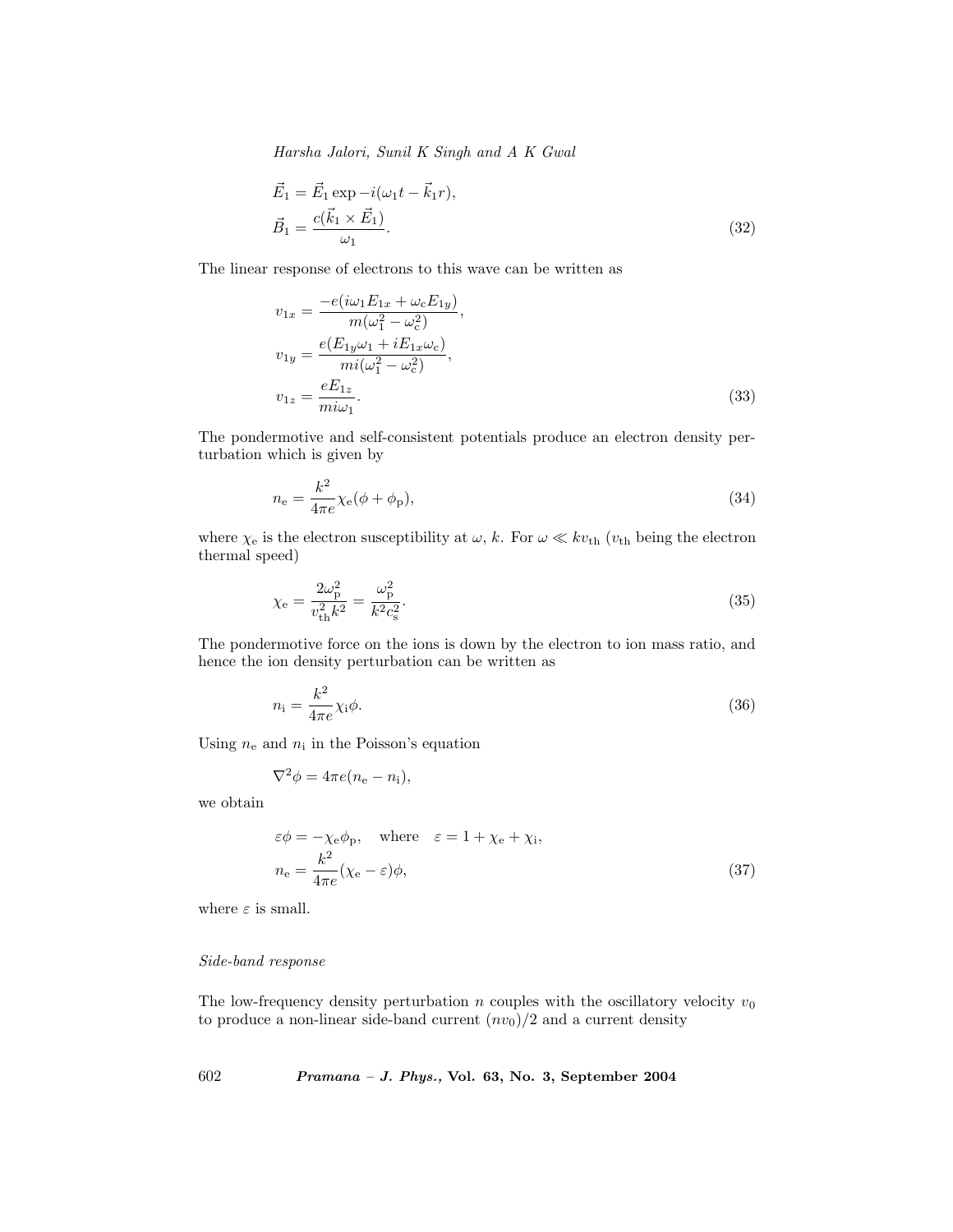$$
\vec{J}_1^{\text{NL}} = \frac{-e n_e \vec{v}_0}{2}.
$$
\n(38)

From eq. (37)

$$
\vec{J}_1^{\text{NL}} = \frac{-k^2}{8\pi} \chi_{\text{e}} \phi \vec{v}_0. \tag{39}
$$

Wave equation for the side-band whistler wave is

$$
\nabla \times \vec{E}_1 = \frac{-1}{c} \frac{\partial \vec{B}_1}{\partial t},\tag{40}
$$

$$
\nabla \times \vec{H}_1 = \frac{4\pi \vec{J}_1}{c} + \frac{1}{c} \frac{\partial \vec{D}_1}{\partial t},\tag{41}
$$

where

$$
\text{Curl } \vec{E} = \frac{-1}{c} \frac{\partial \vec{B}}{\partial t},
$$
\n
$$
\text{Curl } \vec{H} = \frac{1}{c} \frac{\partial \vec{D}}{\partial t} + \frac{4\pi}{c} \vec{J}.
$$

We know that  $\vec{D} = \varepsilon \vec{E}, \vec{J} = \sigma \vec{E}, \vec{B} = \mu \vec{H},$ 

$$
i\vec{k}_1 \times \vec{E}_1 = i\frac{\omega_1 \vec{H}_1}{c},\tag{42}
$$

$$
i\vec{k}_1 \times \vec{H}_1 = \frac{4\pi}{c} \underline{\sigma_1} E_1 - i \frac{\omega_1}{c} \vec{E}_1 + \frac{4\pi}{c} \vec{J}_1^{\text{NL}}.
$$
\n(43)

Taking  $\vec{k}_1 \times$  of eq. (42)

$$
\vec{k}_1 \times (\vec{k}_1 \times \vec{E}_1) = \frac{\omega_1}{c} \vec{k}_1 \times \vec{H}_1,\tag{44}
$$

where

$$
\underline{\underline{\varepsilon_1}} = \underline{I} + \frac{4\pi i \underline{\sigma_1}}{\omega_1}
$$

and  $I$  is a unit tensor

$$
I = \left(\frac{\omega_1^2}{c^2} \underline{\underline{\epsilon}}_1 \cdot \vec{E}_1 - k_1^2 \underline{\underline{I}} \vec{E}_1 + \vec{k}_1 \cdot \vec{k}_1 \vec{E}_1\right) = \frac{4\pi}{ic^2} \omega_1 J_1^{\text{NL}} \tag{45}
$$

$$
= \frac{c^2}{\omega_1^2} \underline{D_1} \cdot \vec{E_1} = \frac{-4\pi i \vec{J_1}^{NL}}{\omega_1} = \underline{D_2} \vec{E_1},\tag{46}
$$

where

$$
\underline{\underline{D_1}} = \frac{\omega_1^2}{c^2} \underline{\underline{\varepsilon_1}} - \underline{\underline{I}} k_1^2 + \vec{k}_1 \cdot \vec{k}_1.
$$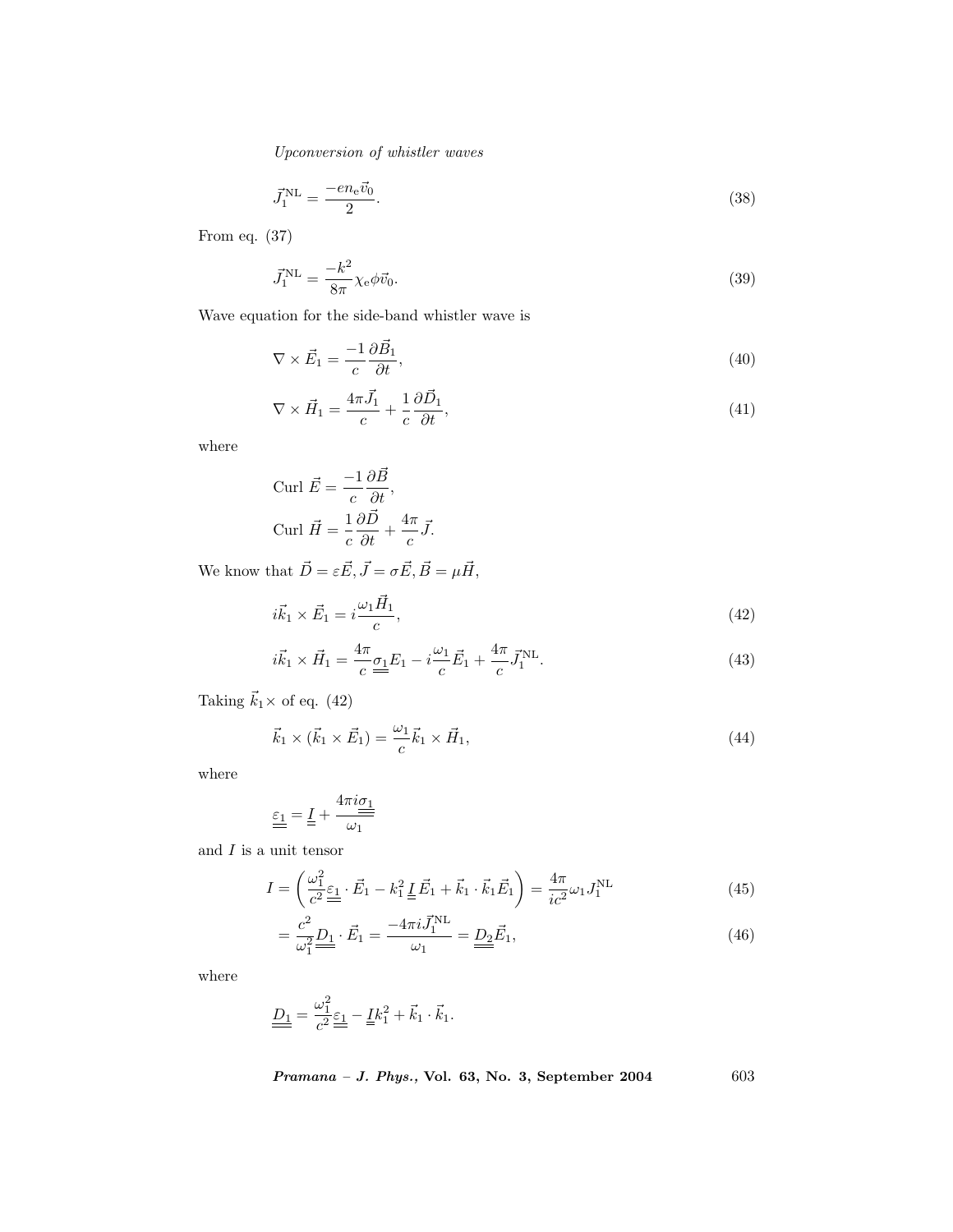Here

$$
\underline{\underline{\varepsilon}} = \begin{pmatrix} \varepsilon_{1xx} & \varepsilon_{1xy} & \varepsilon_{1xz} \\ \varepsilon_{1yx} & \varepsilon_{1yy} & \varepsilon_{1yz} \\ \varepsilon_{1zx} & \varepsilon_{1zy} & \varepsilon_{1zz} \end{pmatrix},
$$

where  $\varepsilon_1$  is a dielectric tensor.  $Ik_1 = I(k_{1x}k_{1y}k_{1z}),$  where I is a unit tensor  $\sqrt{ }$  $\mathcal{L}$  $k_{1x}$  0 0 0  $k_{1y}$  0 0 0  $k_{1z}$  $\setminus$  $\overline{1}$  $k_1^2 = k_{1x}^2 + k_{1y}^2 + k_{1z}^2 = k_{1x}^2 + k_{1z}^2,$  $\vec{k}_1 \cdot \vec{k}_1 =$  $\sqrt{ }$  $\mathcal{L}$  $k_{1x}k_{1x}$   $k_{1x}k_{1y}$   $k_{1x}k_{1z}$  $k_{1y}k_{1x}$   $k_{1y}k_{1y}$   $k_{1y}k_{1z}$  $k_{1z}k_{1x}$   $k_{1z}k_{1y}$   $k_{1z}k_{1z}$  $\setminus$  $\vert \cdot$ 

 $K_{1y} = 0$  because it is only in x and z directions. Therefore,

$$
\underline{\underline{D_2}} = \underline{\underline{D_1}} \frac{c^2}{\omega_1^2} = \begin{pmatrix} \varepsilon_{1xx} - \frac{c^2 k_{1z}^2}{\omega_1^2} & \varepsilon_{1xy} & k_{1x} k_{1z} \\ -\varepsilon_{1xy} & \varepsilon_{1yy} - \frac{c^2 k_1^2}{\omega_1^2} & 0 \\ k_{1x} k_{1z} & 0 & \varepsilon_{1zz} - \frac{c^2 k_{1x}^2}{\omega_1^2} \end{pmatrix} . \tag{47}
$$

Since  $D_{1zz}$  is very large,  $\varepsilon_{1zz}$  is very large when compared to other elements.

For  $\omega_1 \ll \omega_c$ ,  $\varepsilon_{1xx} < \varepsilon_{1xy}$ ,

$$
\varepsilon_{1xx} = 1 - \frac{\omega_p^2}{\omega_1^2 - \omega_c^2} = \varepsilon_{1yy},
$$
  
\n
$$
\varepsilon_{1xy} = -\varepsilon_{1yx} = -i\frac{\omega_c}{\omega_1}\frac{\omega_p^2}{\omega_1^2 - \omega_c^2},
$$
  
\n
$$
\varepsilon_{1zz} = 1 - \frac{\omega_p^2}{\omega_1^2} = \frac{-\omega_p^2}{\omega_1^2},
$$
  
\n
$$
\varepsilon_{1xz} = \varepsilon_{1zx}.
$$
 (48)

$$
\underline{|D_2|} = \frac{-\omega_{\rm p}^2}{\omega_1^2} \left[ \frac{c^4 k_{1z}^2 k_1^2}{\omega_1^4} - \frac{\omega_{\rm c}^2}{\omega_1^2} \frac{\omega_{\rm p}^2}{\omega_{\rm c}^2} \right],\tag{49}
$$

$$
=\frac{-\omega_{\rm p}^2}{\omega_1^2} \frac{2\omega_{\rm p}^2}{\omega_1 \omega_{\rm c}} \frac{c^2}{\omega_1^2} \left(k_1 k_{1z} - \frac{\omega_1 \omega_{\rm p}^2}{c^2 \omega_{\rm c}}\right),\tag{50}
$$

if  $\omega_0 \ll \omega_{\rm c}$ ;  $\omega_1 \ll \omega_{\rm c}$ .

In the presence of the pump and the whistler side-band, electrons experience a pondermotive force with a component parallel to the ambient magnetic field, that is,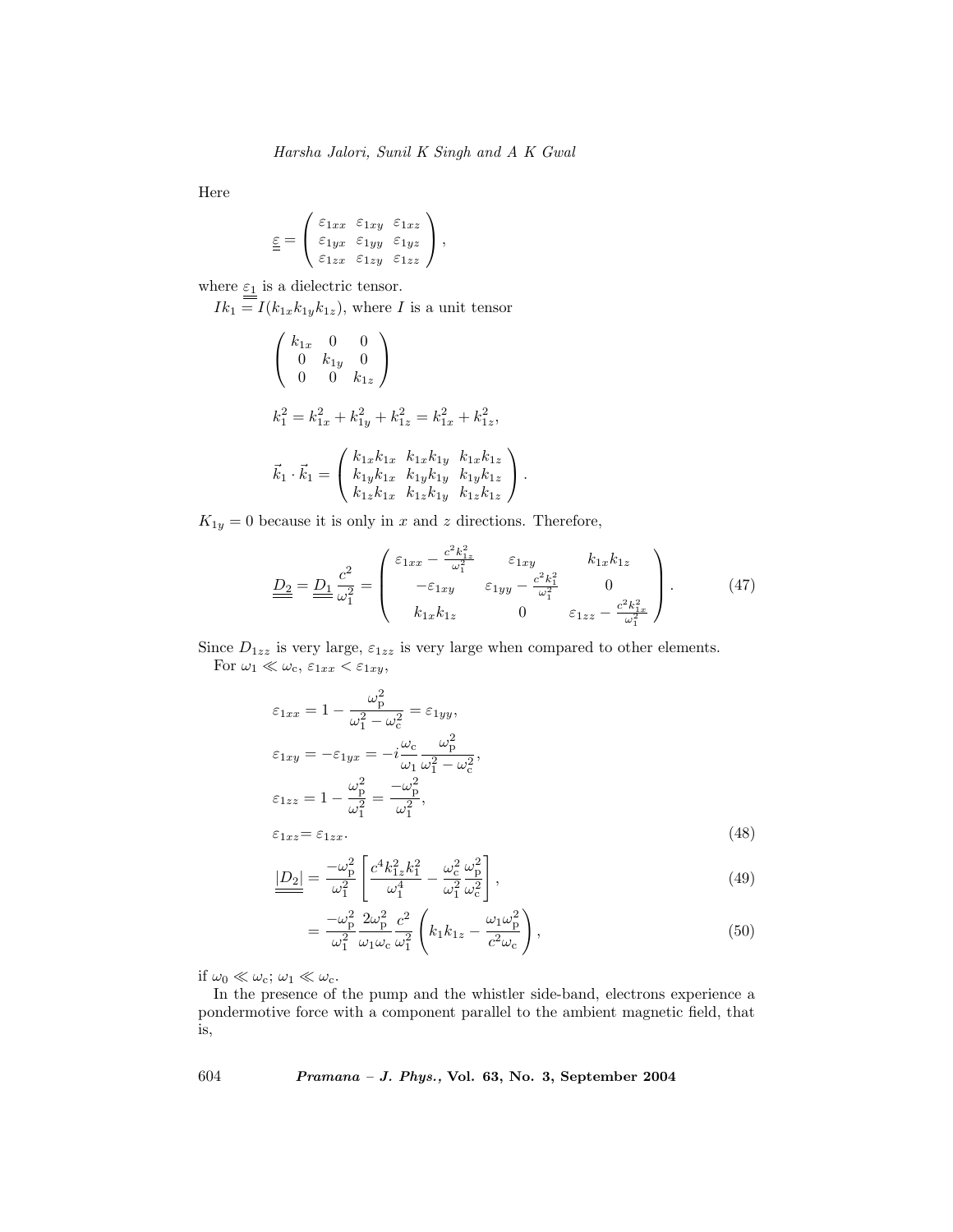$$
F_{\mathbf{p}z} = eik_z\phi_{\mathbf{p}},\tag{51}
$$

$$
F_{\rm p} = \frac{-m}{2} (\vec{v}_0^* \nabla \vec{v}_1 + \vec{v}_1 \nabla v_0^*) - \frac{e}{2c} (\vec{v}_0^* \times \vec{B}_1 + \vec{v}_1 \times \vec{B}_0^*).
$$
 (52)

For  $E_{1z} \cong 0$ ,  $v_{1z} \cong 0$ ,  $v_{0z} = 0$ ,

$$
\phi_{\rm p} = \frac{-1}{2ik_z} \left( \frac{k_{1z}}{\omega_1} \vec{v}_0^* \cdot \vec{E}_1 + \frac{k_{0z}}{\omega_0} \vec{v}_1 \cdot \vec{E}_0^* \right). \tag{53}
$$

We know that (from eq. (19))

$$
\underline{\underline{D_2}} \cdot \vec{E_1} = \underline{\underline{D_1}} \cdot \vec{E_1} \cdot \frac{c^2}{\omega_1^2} = \frac{-i4\vec{J}_1^{\text{NL}}}{\omega_1}.
$$
\n(54)

If  $\omega_0 \ll \omega_c$  then  $E_{1z} \cong 0$ . In that case write down the x and y components of the equation

$$
D_{2xx}E_{1x} + D_{2xy}E_{1y} = \frac{4\pi i}{\omega_1} \left(\frac{1}{2}n_e v_{0x}\right),\tag{55}
$$

$$
D_{2yx}E_{1x} + D_{2yy}E_{1y} = \frac{4\pi i}{\omega_1} \left(\frac{1}{2}n_{\rm e}v_{0y}\right). \tag{56}
$$

These equations can be solved to obtain  $E_{1x}$ ,  $E_{1y}$  in terms of  $\phi$ .

$$
E_{1x} = \frac{i4\pi}{\omega_1} \frac{1}{2} \frac{k^2}{4\pi} \frac{(\chi_e \phi)(v_{0x} D_{2yy} - v_{0y} D_{2xy})}{(D_{2xx} D_{2yy} - D_{2yx} D_{2xy})},
$$
(57)

$$
E_{1y} = \frac{i4\pi}{\omega_1} \frac{1}{2} \frac{k^2}{4\pi} \frac{(\chi_e \phi)(v_{0y} D_{2xx} - v_{0x} D_{2yx})}{(D_{2xx} D_{2yy} - D_{2yx} D_{2xy})}.
$$
(58)

Let

$$
E_{1x} = b_1 \phi, \quad E_{2y} = b_2 \phi,
$$
  
\n
$$
v_{0y} = iv_{0x}, \quad E_{0y} = iE_{0x},
$$
  
\n
$$
v_{0x}^* E_{1x} + v_{0y}^* E_{1y} = \vec{v}_0^* E_1,
$$
\n(59)

$$
v_{1x}^* E_{0x} + v_{1y}^* E_{0y} = \vec{v}_1^* E_0.
$$
\n
$$
(60)
$$

Substitute the values of  $v_{1x}$ ,  $v_{1y}$  in terms of  $E_{1x}$ ,  $E_{1y}$  and then  $E_{1x} = b_1 \phi$  and  $E_{1y} = b_2 \phi$ . This will give  $\phi_p$  in terms of  $\phi$ .

$$
\phi_{\rm p} = \frac{-1}{2ik_z} \left[ \frac{k_{1z}}{\omega_1} v_{0x}^* (E_{1x} - iE_{1y}) + \frac{k_{0z} E_{0x}^*}{\omega_0} \left( \frac{-e(\omega_1 + \omega_{\rm c})}{m(\omega_1^2 - \omega_{\rm c}^2)} \right) (E_{1y} + iE_{1x}) \right]. \tag{61}
$$

From eq. (14)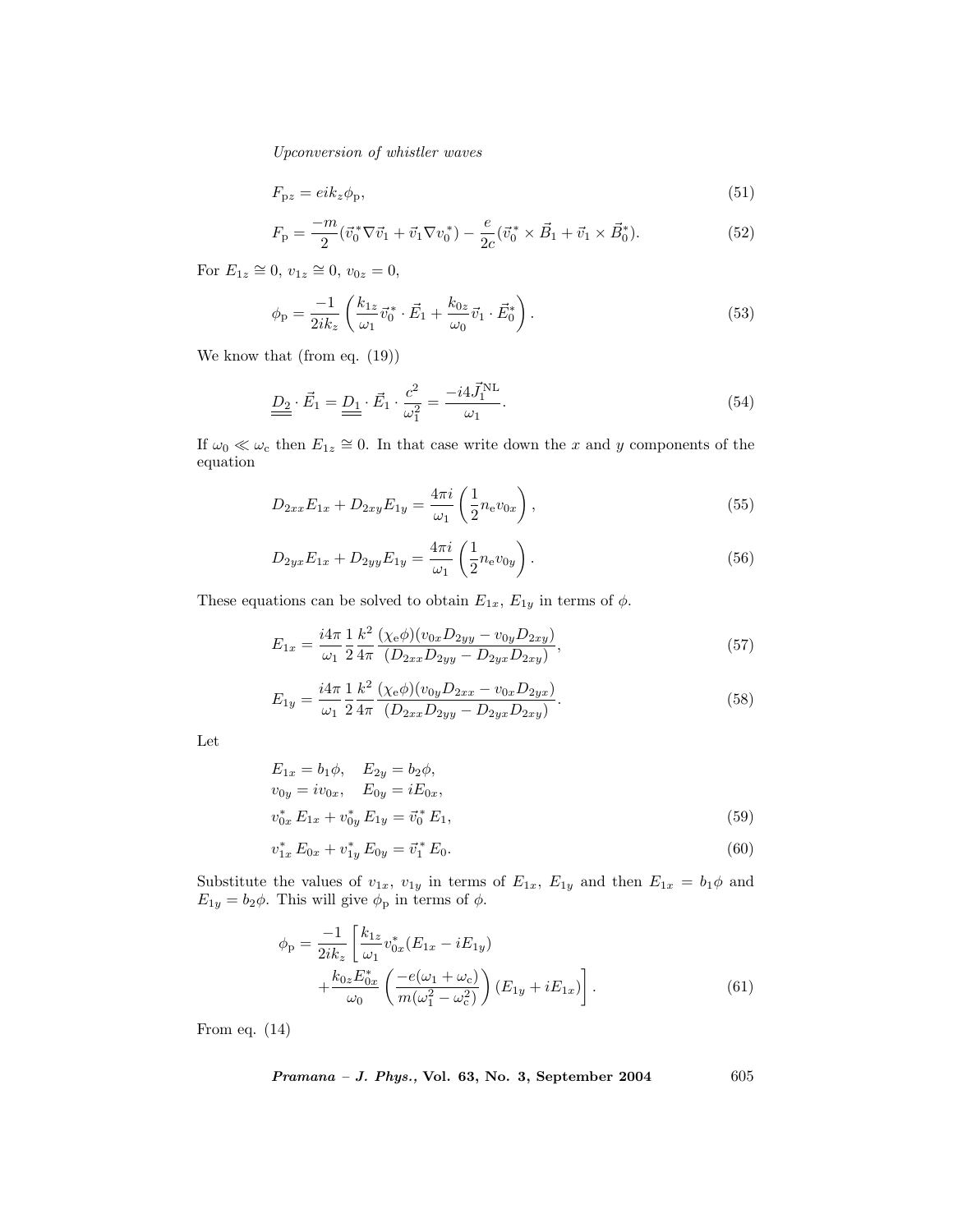$$
\varepsilon \phi = -\chi_{e} \phi_{p},
$$
\n
$$
\varepsilon \phi = \chi_{e} \frac{\phi}{2ik_{z}} \left[ \frac{k_{1z}}{\omega_{1}} v_{0x}^{*} (b_{1} - ib_{2}) - \frac{ek_{0z} E_{0x}^{*} (b_{2} + ib_{1})}{m \omega_{0} (\omega_{1} - \omega_{c})} \right],
$$
\n
$$
\varepsilon = \frac{\chi_{e}}{2ik_{z}} \left[ \frac{k_{1z}}{\omega_{1}} v_{0x}^{*} (b_{1} - ib_{2}) - \frac{ek_{0z} E_{0x}^{*} (b_{2} + ib_{1})}{m \omega_{0} (\omega_{1} - \omega_{c})} \right].
$$
\n(62)

Here

$$
v_{0x} = \frac{eE_{0x}}{im(\omega_0 - \omega_c)}, \quad v_{0x}^* = \frac{eE_{0x}^*}{-im(\omega_0 - \omega_c)},
$$
(63)

$$
\varepsilon = (b_1 - ib_2)v_{0x}^* \left(\frac{k_{1z}}{\omega_1} - \frac{k_{0z}}{\omega_0}\right) \frac{\chi_e}{2ik_z}.
$$
\n(64)

After putting the values of  $\mathfrak{b}_1$  and  $\mathfrak{b}_2,$ 

$$
\varepsilon = \frac{(\chi_e)^2 k^2 v_{0x}^*}{4k_z \omega_1} \frac{\left(\frac{k_{1z}}{\omega_1} - \frac{k_{0z}}{\omega_0}\right) (v_{0x} D_{2yy} - v_{0y} D_{2xy} - iv_{0y} D_{2xx} - iv_{0x} D_{2yx})}{(D_{2xx} D_{2yy} - D_{2yx} D_{2xy})} \tag{65}
$$

$$
\mu = \varepsilon (D_{2xx} D_{2yy} - D_{2yx} D_{2xy}) = \frac{(\chi_e)^2 k^2 v_{0x}^*}{4k_z \omega_1} \left(\frac{k_{1z}}{\omega_1} - \frac{k_{0z}}{\omega_0}\right)
$$
  
× $v_{0x} (D_{2yy} - i D_{2xy} + D_{2xx} - i D_{2yx}).$  (66)

Substituting the values of  $D_{2xx}$ ,  $D_{2xy}$ ,  $D_{1yy}$ ,  $D_{2yx}$  in eq. (66), we get non-linear dispersion relation

$$
\varepsilon(D_{2xx}D_{2yy}-D_{2yx}D_{2xy})=\varepsilon F\tag{67}
$$

$$
\mu = \frac{(\chi_{\rm e})^2 k^2 v_{0x}^* v_{0x}}{4k_z \omega_1} \left\{ 2 \left( 1 - \frac{\omega_{\rm p}^2}{\omega_1^2 - \omega_{\rm c}^2} \right) - \frac{c^2 k_1^2}{\omega_1^2} - \frac{c^2 k_{1x}^2}{\omega_1^2} \right\} \left( \frac{k_{1z}}{\omega_1} - \frac{k_{0z}}{\omega_0} \right). \tag{68}
$$

The expression for growth rate is

$$
\gamma_{\rm r}^2 = \frac{-\mu}{(\partial \varepsilon / \partial \omega)(\partial F / \partial \omega_1)}.\tag{69}
$$

As in Case 1, the dispersion relation for the low-frequency mode is

$$
\varepsilon = 1 + \chi_{\rm e} + \chi_{\rm i},
$$
\n
$$
\varepsilon = 1 + \frac{\omega_{\rm pi}^2}{k^2 c_s^2} + \frac{2\omega_{\rm pi}^2}{k^2 v_i^2} (1 - \eta) \left[ 1 + \frac{\omega}{k_z v_i} \sum_n z \left( \frac{\omega - n\omega_{\rm ci}}{k_2 v_i} \right) \ln e^{-\text{bi}} \right]
$$
\n
$$
+ \eta \frac{\omega_{\rm pi}^2}{\omega_{\rm cb}^2} \left( \frac{k_\perp^2}{k^2} \sum_n \frac{J_{n-1}^2 - J_{n+1}^2}{2\left( \frac{\omega}{\omega_{\rm cb}} - n \right)} + \frac{k_z^2}{k^2} \sum_n \frac{J_n^2}{\left( \frac{\omega}{\omega_{\rm cb}} - n \right)^2} \right),
$$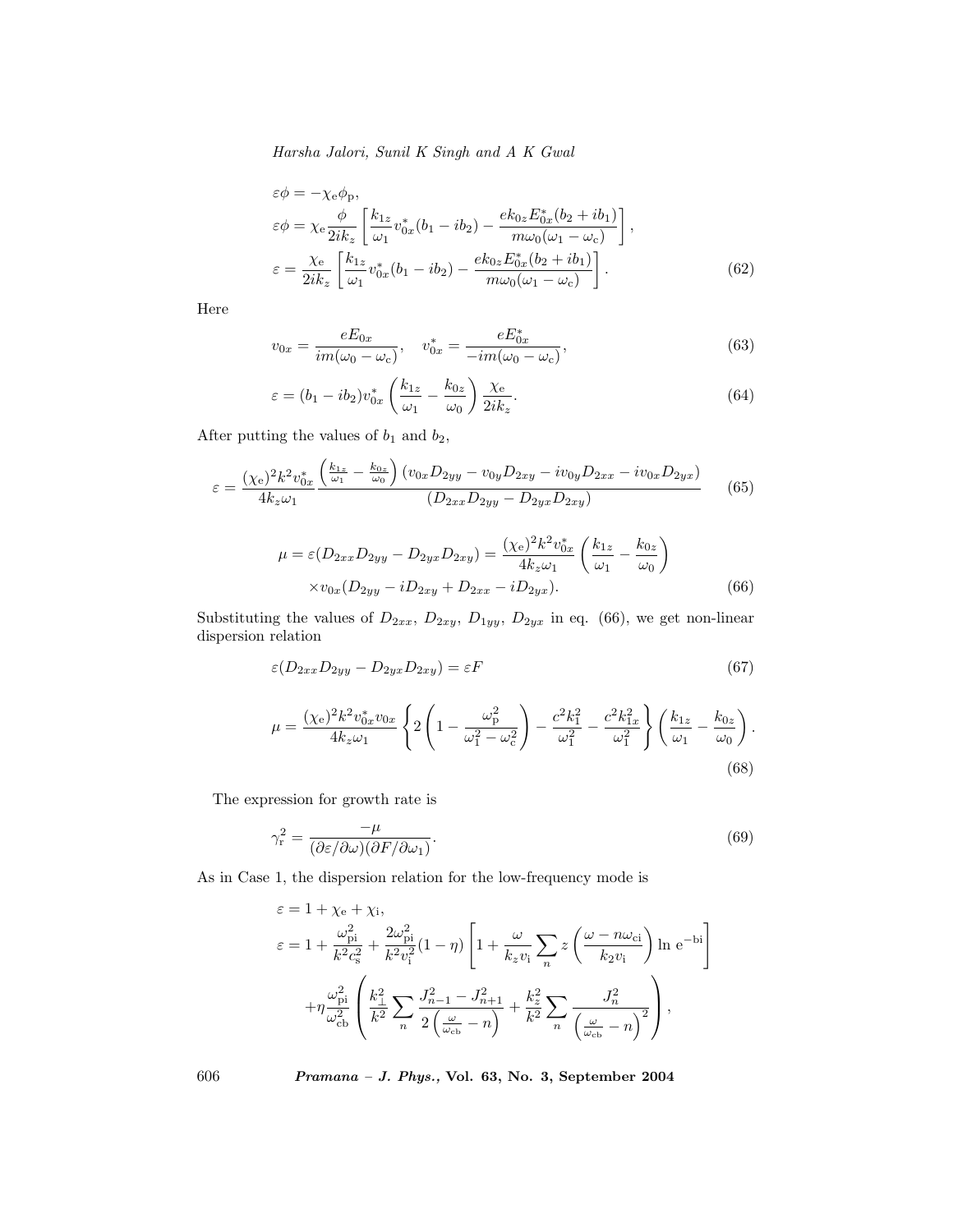$$
\frac{\partial \varepsilon}{\partial \omega} = \frac{\eta \omega_{\rm p}^2}{\omega_{\rm cb}^2} \frac{J_n^2}{\omega_{\rm cb} k^2} \frac{k_z^2}{\left(\frac{\omega}{\omega_{\rm cb}} - n\right)^3},
$$
\n
$$
F = (D_{2xx} D_{2yy} - D_{2yx} D_{2xy})
$$
\n
$$
= \left(\frac{2\omega_{\rm p}^2}{\omega_1 \omega_{\rm c}} \frac{c^2}{\omega_1^2} \left(k_1 k_{1z} - \frac{\omega_1 \omega_{\rm p}}{c^2 \omega_{\rm c}}\right)\right),
$$
\n
$$
\frac{\partial F}{\partial \omega_1} = \left(\frac{\omega_{\rm p}^2}{c^2 \omega_{\rm c}}\right) \left(\frac{4\omega_{\rm p}^2 c^2}{\omega_1^3 \omega_{\rm c}}\right).
$$
\n(71)

Here the final expression is given by

$$
\gamma_{\rm r}^{2} = \frac{\frac{-(\chi_{\rm e})^{2}k^{2}v_{0x}^{*}v_{0x}}{2k_{z}\omega_{1}} \left\{ 2\left(1 - \frac{\omega_{\rm p}^{2}}{\omega_{\rm r}^{2} - \omega_{\rm c}^{2}}\right) - \frac{c^{2}k_{1}^{2}}{\omega_{1}^{2}} - \frac{c^{2}k_{1x}^{2}}{\omega_{1}^{2}} \right\} \left(\frac{k_{1z}}{\omega_{1}} - \frac{k_{0z}}{\omega_{0}}\right)}{\frac{\eta\omega_{\rm p}^{2}}{\omega_{\rm cb}^{2}} \frac{J_{n}^{2}}{\omega_{\rm cb}^{2}} \frac{k_{z}^{2}}{k^{2}} \left(-2\right)} \left(\frac{\omega_{\rm p}^{2}}{\omega_{\rm cb}^{2}}\right) \frac{4\omega_{\rm p}^{2}c^{2}}{\omega_{1}^{3}\omega_{\rm c}}}
$$
(72)

The expression for the normalized growth is given as

$$
\left(\frac{\gamma_{\rm r}}{\omega_{\rm cb}}\right)^2 = \frac{\frac{-(\chi_{\rm e})^2 k^2 v_{0x}^* v_{0x}}{8 k_z \omega_1} \left\{2\left(1 - \frac{\omega_{\rm p}^2}{\omega_1^2 - \omega_c^2}\right) - \frac{c^2 k_1^2}{\omega_1^2} - \frac{c^2 k_{1x}^2}{\omega_1^2}\right\} \left(\frac{k_{1z}}{\omega_1} - \frac{k_{0z}}{\omega_0}\right)}{\frac{\eta \omega_{\rm pi}^2}{\omega_{\rm cb}^2} \frac{J_n^2}{\omega_{\rm cb} k^2} \frac{k_z^2}{\left(\frac{\omega}{\omega_{\rm cb}} - n\right)^3} \left(\frac{\omega_{\rm p}^2}{c^2 \omega_{\rm c}}\right) \frac{4\omega_{\rm p}^2 c^2}{\omega_1^3 \omega_{\rm c}}}}.\tag{73}
$$

### 3. Results and discussion

Case 1

In figure 1 we have shown that variation of  $\gamma_r$  normalized to beam gyro-frequency  $(\omega_{\text{cb}})$  is a function of  $[(\omega/\omega_{\text{cb}}) - n]$  for a typical set of parameters viz., electron density  $n_0^0 = 1$  cm<sup>-3</sup>, plasma ion mass  $(m_i)$ ,  $m_i/m = 2000$  (hydrogen plasma), ion beam mass  $(m_b)$ ,  $m_b/m_i = 4$  (gyrating helium ions), where m is the mass of electron, plasma frequency,  $\omega_{\rm p} = 5 \times 10^4$  rad/s, cyclotron frequency,  $\omega_{\rm c} = \omega_{\rm p}/10$  or  $ω<sub>p</sub>/40$ , gyro-frequency of beam ions,  $ω<sub>cb</sub> = ω<sub>c</sub>(m/m<sub>b</sub>) ~ ω<sub>c</sub>(1/8000)$ , pump wave amplitude  $E_{0x}$  related with  $v_{0x}$  is given by,  $v_{0x} = eE_{0x}/(m(\omega_0 - \omega_c)) = 10^5$  or  $10^3$ , plasma electron temperature,  $T_e \sim 10$  eV and pump wave frequency  $\omega_0 = 0.5\omega_c$ .

It should be noted that the mode has negative energy only in the vicinity of  $\omega_{\rm cb}$ . This fact is also obvious from the graph. When  $\omega$  is exactly equal to  $\omega_{\rm cb}$ , the growth rate is zero. As the difference  $(\omega - \omega_{cb})$  increases, the growth rate also increases rapidly, reaching a maximum when  $\omega$  is very nearly equal to 1.08 $\omega_{\rm cb}$ . Thus a whistler wave, as a result of the non-linear interaction with the negative energy beam cyclotron mode, is converted into another lower hybrid wave with a frequency higher than that of the pump wave. The process is therefore called frequency upconversion. The separation in frequency of the pump and the sideband waves is equal to the harmonics of the beam gyro-frequency. Thus by knowing the separation in frequency of the pump and the side-band waves, this process of upconversion can be used as a diagnostic tool for detecting ion beams in a plasma.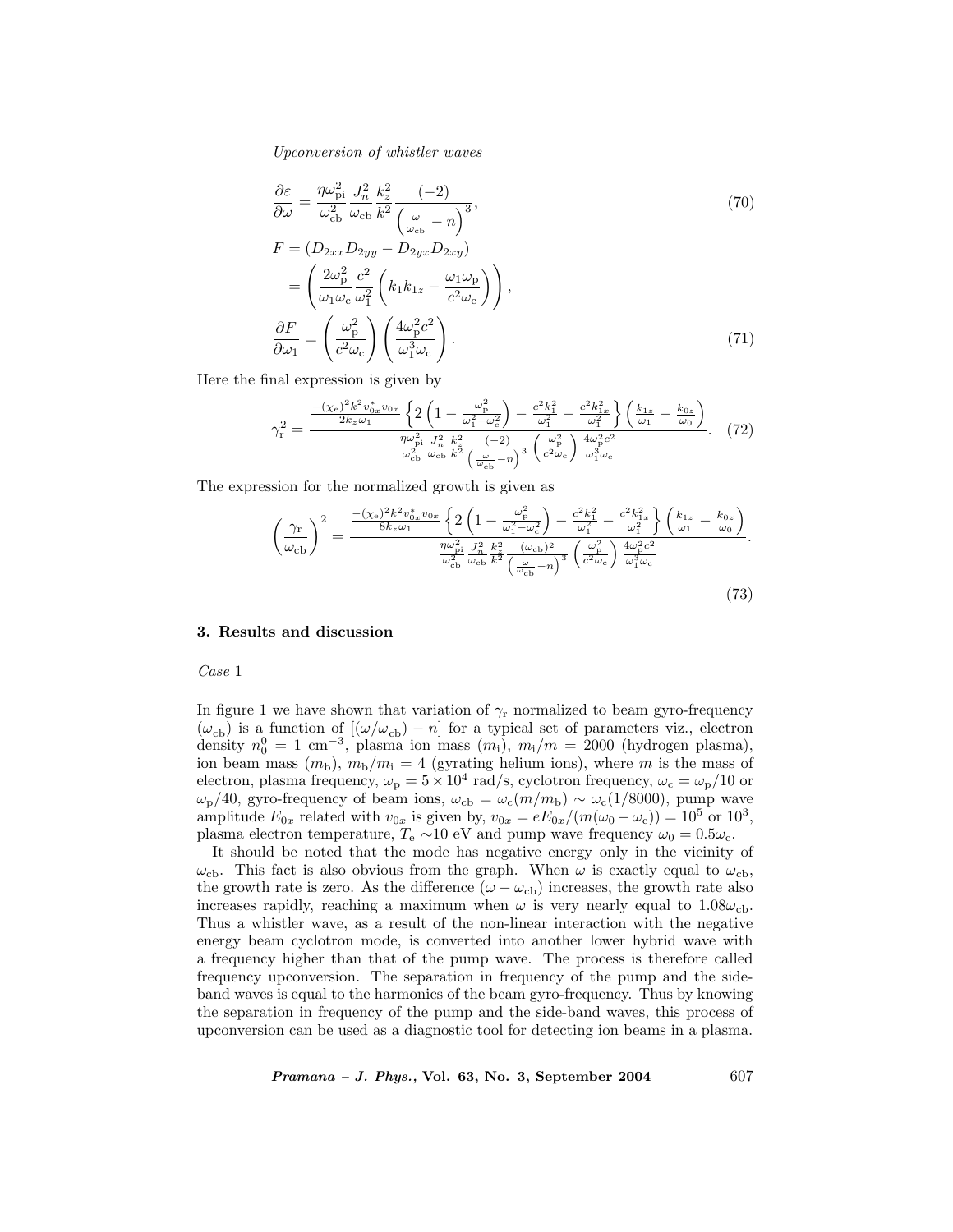

**Figure 1.** Variation of growth rate  $(\gamma_r/\omega_{cb})$  of whistler wave normalized to beam gyro-frequency as a function of  $\{(\omega/\omega_{\text{cb}}) - 1\}.$ 

#### Case 2

In figure 2 we have shown that variation of  $(\gamma_r/\omega_{cb})$ , normalized to beam gyrofrequency, is a function of  $\{(\omega/\omega_{\rm cb})-1\}$  for a typical set of parameters as given in Case 1.

Figure 2 shows that as the difference  $(\omega - \omega_{cb})$  increases, the growth rate also increases rapidly, reaching a maximum when  $\omega$  is equal to 1.8 $\omega_{\rm cb}$ . Thus a whistler wave, as a result of the non-linear interaction with the negative energy beam cyclotron mode, is converted into another whistler wave with a frequency higher than that of the pump wave.

A gyrating ion beam supports negative energy modes near the harmonics of beam cyclotron frequency. A whistler wave passing through such a beam parametrically upconverts into high-frequency whistler modes separated from the pump frequency by the beam cyclotron harmonics.

## 4. Conclusion

In this paper we examine the possibility of parametric instability of the whistler waves. If a whistler wave is excited in such a system, then it resonantly decays into a negative energy beam cyclotron mode and a frequency upshifted upper side band. This process thus upshifts the whistler spectrum. Conversely, a decay wave spectrum consisting of whistler waves upshifted and separated by beam gyro-frequency is a positive indication of the presence of a gyrating ion beam in the plasma. This process of parametric upconversion of whistler waves thus, could provide a potential diagnostic tool for detecting gyrating ion beams in a plasma. Parametric instabilities of whistler waves in plasmas have received considerable attention in recent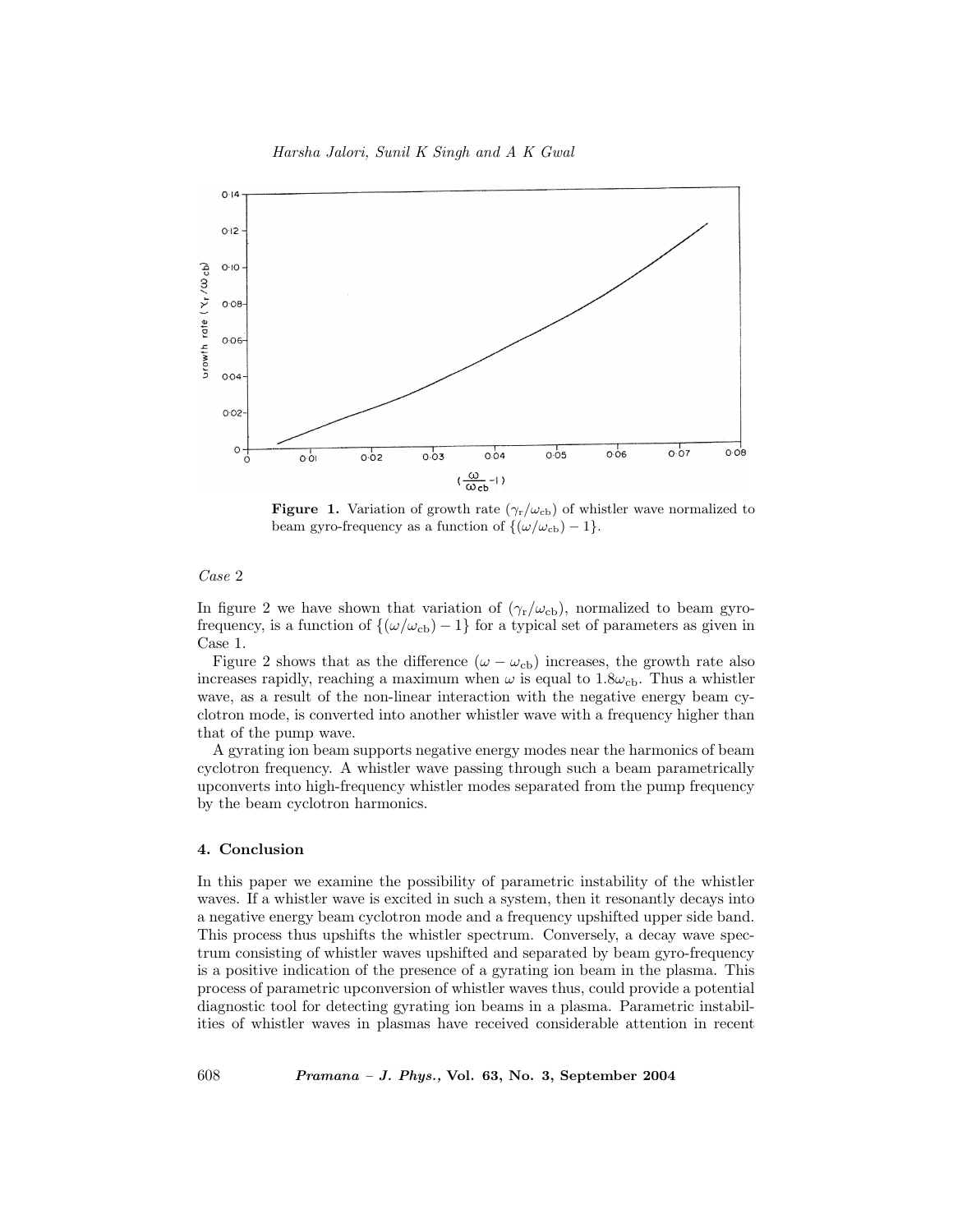Upconversion of whistler waves



**Figure 2.** Variation of growth rate  $(\gamma_r/\omega_{cb})$  of whistler wave normalized to beam gyro-frequency as a function of  $((\omega - \omega_{\rm cb})/\omega_{\rm cb})$ .

years. These have applications in laboratory plasmas, ionospheric experiments and space plasmas.

It may also be possible that an electrostatic pump wave may be upconverted into an electromagnetic mode via a similar mechanism, which should be very relevant to microwave emissions from space plasmas. However, this is only one of the many non-linear processes relevant for whistler waves. The growth rate of the parametric instability peaks around  $\omega \cong \omega_{cb}$ . It requires a threshold pump power such that  $u^2/c_s^2 = 0.16$  where  $u = eE_{0x}/m\omega_c$ ,  $c_s = (T_e/m_i)^{1/2}$ .

## Acknowledgements

AKG is thankful to the Department of Science and Technology, Government of India, New Delhi for financial support under Indo-South African Programme of Cooperation (POC) of Science and Technology. Harsha Jalori is grateful to V K Tripathi, IIT, New Delhi for his valuable scientific suggestion throughout the paper. Sunil K Singh is extremely thankful to CSIR, New Delhi for giving financial support to work further in VLF Research.

# References

- [1] R Z Sagadeev and A A Galeev, Non-linear plasma theory (Benjamin, New York, 1969)
- [2] A A Galeev and R Z Sagadeev, Nucl. Fusion 13, 603 (1973)
- [3] K Nishikawa and C S Liu, Adv. Plasma Phys. 6, 3 (1976)